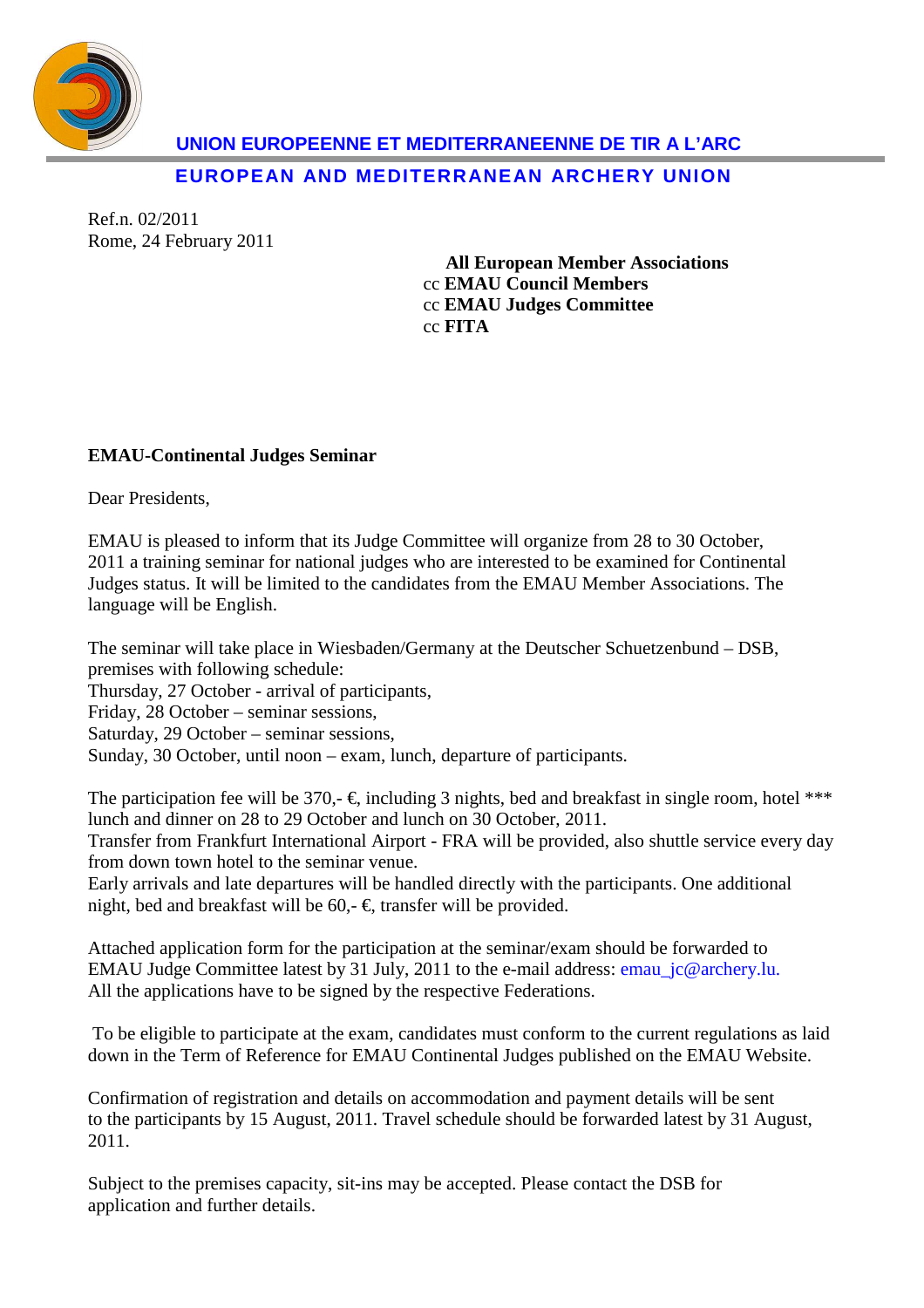

## **UNION EUROPEENNE ET MEDITERRANEENNE DE TIR A L'ARC EUROPEAN AND MEDITERRANEAN ARCHERY UNION**

Contact points within Deutscher Schützenbund:

Mrs. Claudia Hess, Hess@dsb.de, tel. +49 611 46807 0, fax +49 611 46807 49 and Klaus Lindau, LindauArch@aol.com, tel. +49 172 393 0129, fax +49 611 46807 49

Candidates will be individually informed about the latest information and documentation they should bring to the seminar.

We hope that this Seminar will have a good acceptance and interest from the EMAU Federations.

We remain at your disposal for any further information and send you best regards.

meuvello hie's un

 Marinella Pisciotti Secretary General